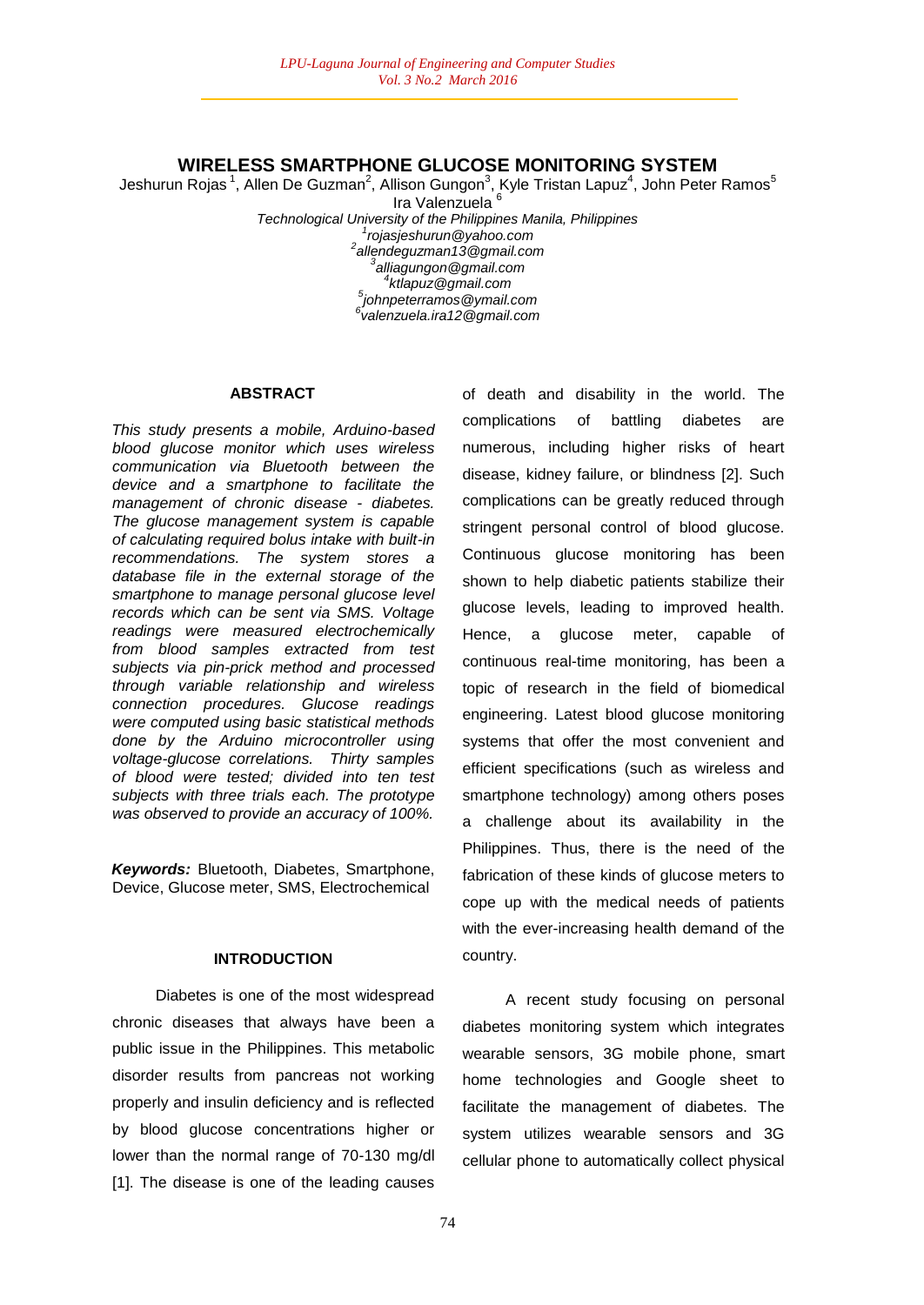#### *LPU-Laguna Journal of Engineering and Computer Studies Vol. 3 No.2 March 2016*

signs, such as blood glucose level, blood pressure and exercise data like heart rate, breathing rate and skin temperature [3]. Another study developed a wireless diabetes care running on the android platform and utilizes Bluetooth technology for it to be a tool for better understanding of patient's condition [4]. The main goal of this study is to provide a blood glucose monitoring device in the Philippines which utilizes wireless communication and Gizduino v4.1 microcontroller to process glucose readings with accuracy and convenience as well as the device being cheaper than other wireless blood glucose monitors commercially available.

#### **METHODOLOGY**



**Figure 1 Main Block Diagram**

The system is composed of five sections:

*a) A. Blood Extraction*

Blood samples were obtained from ten test subjects. To obtain the accuracy and precision of the device, five diabetic and five nondiabetic test subjects were gathered, and each person will be tested three times for precision test. Materials used for blood extraction are shown below.



# **Figure 2 (a) Test Strip without Blood Sample (b) Test Strip with Blood Sample (c) Lancing Probe and Lancets**

For acquisition of blood samples, a lancing probe is used to obtain a round drop of blood from your fingertip. When an adequate amount of blood has formed on your fingertip, transfer the drop of blood to the narrow channel in the top edge of the test strip. Test strips and lancets must be disposed properly after use.

#### *B. Test Strip Reaction*

Glucose (C6H12O6) is a carbohydrate whose most important function is to act as a source of energy for the human body, by being the essential precursor in the synthesis of ATP (adenosine triphosphate) [2].Current glucometers use test strips containing glucose oxidase, an enzyme that reacts to glucose in the blood droplet, and an interface to an electrode inside the meter. When the strip is inserted into the meter, the flux of the glucose reaction generates an electrical signal. The glucometer is calibrated so the number appearing in its digital readout corresponds to the strength of the electrical current: The more glucose in the sample, the higher the number [5]. The presence of glucose oxidase catalyses the reaction between glucose and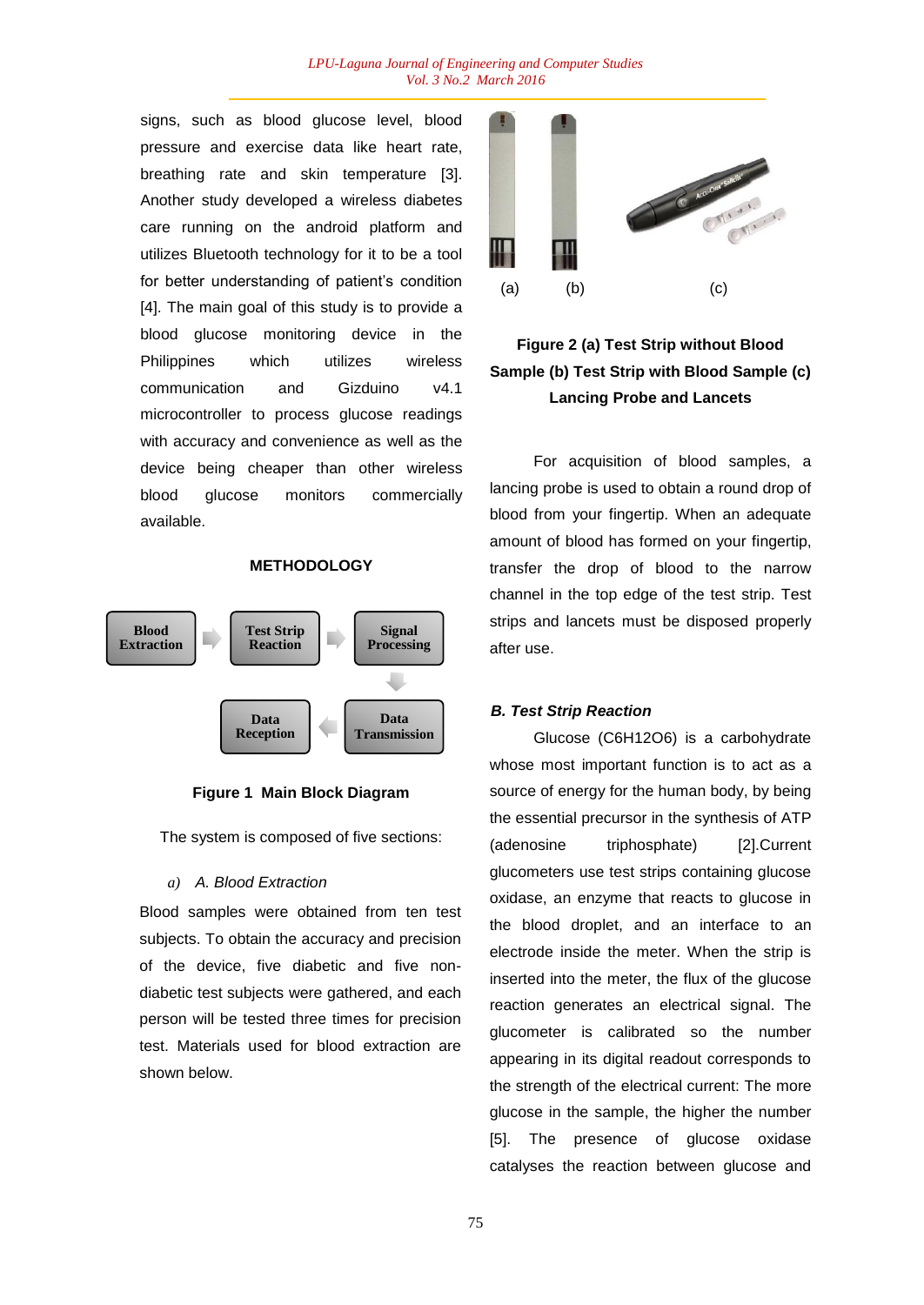oxygen, which causes an increase in pH, decrease in the partial pressure of oxygen. and increase of hydrogen peroxide because of the oxidation of glucose to gluconic acid:

Glucose +  $O_2$  <sup>Glucose Oxidase</sup> Gluconicacid +  $H<sub>2</sub>O<sub>2</sub>$ (1)

In the test strip, the enzymes are contained within the "reaction zone". When a blood sample is applied correctly, the enzyme and mediator compound transfer electrons to the electrode. This then bridges the gap between the electrodes and results in a rapid voltage drop. Once the voltage lowers until it reaches its predetermined threshold, the circuit switches to a constant voltage across the electrodes (400mV) [6]. If there is a 10% difference between the two electrodes, the application displays an error, requiring the user to insert a new strip. The current produced after the chemical reaction between the blood and the glucose oxidase will produce a small amount of current that is proportional to the glucose concentration sample.

## *C. Signal Processing*

Current produced from the chemical reaction is amplified and converted into voltage using a Transimpedance amplifier. The resistance value can be calculated by using Ohm's law shown in Equation 2.

$$
V = IR
$$

where  $V =$  voltage output  $I =$  current produced from the reaction  $R =$  resistance needed for conversion

Because a mean value of 20µA is used, voltage is chosen to be 2 volts so that it is large enough to be used by the analog-todigital converter [6]. Therefore the value of the feedback resistor is 100kΩ. The Gizduino v4.1 has an increased level of granularity with 32 bit quantization which gives good rendition of our analog signal [7]. From the output voltage of the amplifier, the microprocessor digitized this signal accurately, sampling different values closely to the next interval. The digital counts from 0-1023 bits are related to the input voltage through the use of a reference voltage of 5V. Equation 3 shows the function on how to convert a digital count to the actual voltage.

$$
Voltage = Digital Count in bit x \frac{5V}{1024 bits}
$$





## *D. Data Transmission*

EGBT-045MS is a 27x13mm Bluetooth module and will serve as our medium for sending data wirelessly. The Gizduino's Tx and Rx pins (Transmit and Receive) are used for Serial Communication or sending and receiving data. The Bluetooth module communicates with the Gizduino through these pins and transmits them to the receiver in the form of radio waves.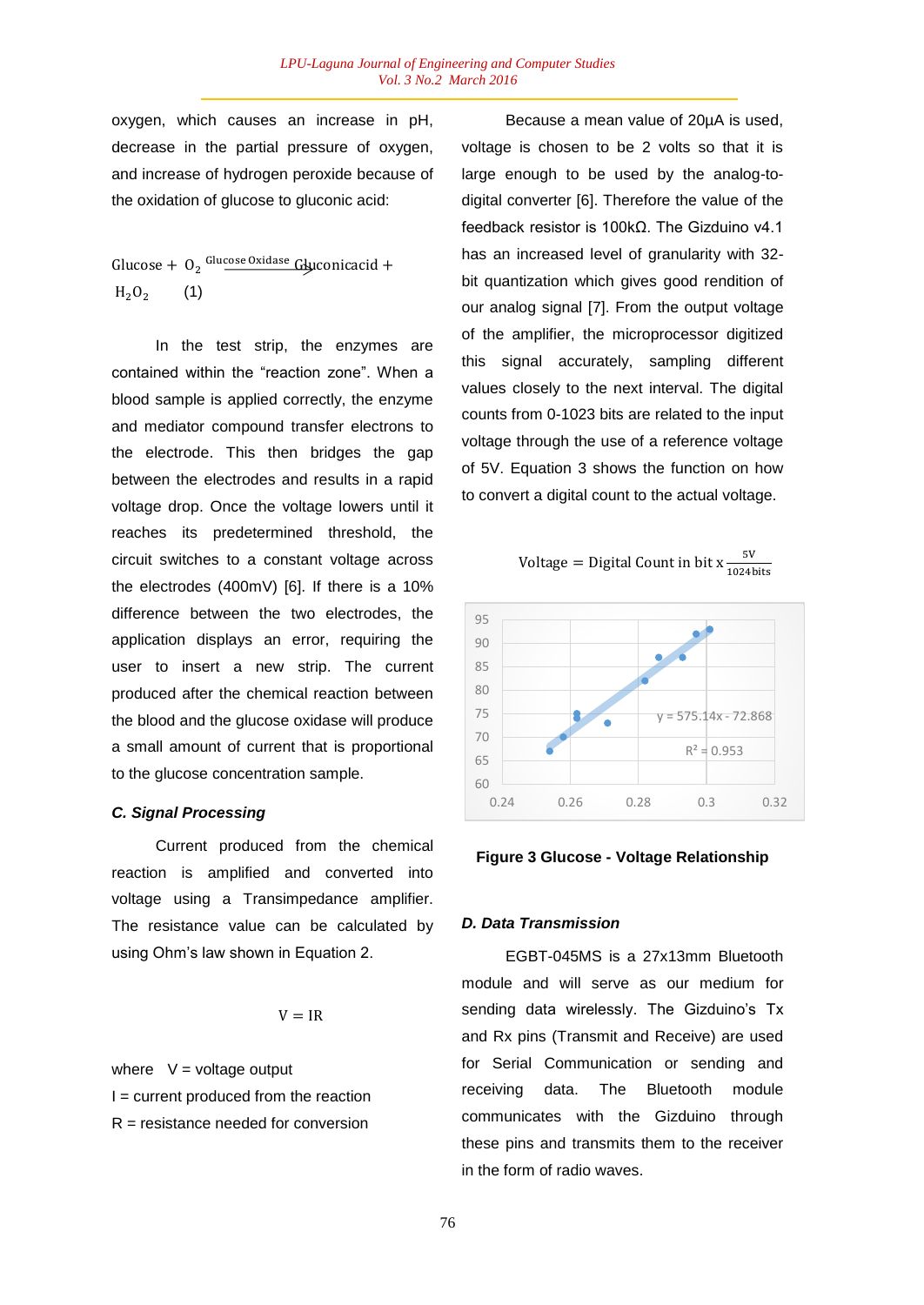## *E. Data Reception*

Any Android mobile phone with Bluetooth interface can communicate with this device. An Android application was provided to communicate with the device. User must pair the two devices first before taking any actions otherwise, no data will be received. The application consists of three features: (a) a database system storing glucose readings in a file, (b) a SMS feature that lets the user share his readings, and (c) an insulin dosage calculator with consultation system for recommendations.

## **PROJECT DEVELOPMENT**

The device uses a Gizduino v4.1 microcontroller, an Arduino clone microcontroller, and an EGBT-045MS Bluetooth module (10m radius). The program is developed to transmit data wirelessly towards the smartphone using Arduino C and Android programming. The flow chart in Fig. 4 describes the operation of the whole system.



**Figure 4 System Flow Chart**

The program is capable of storing glucose readings in the external storage of the smartphone, providing reliable recommendations, and calculating required bolus intake. The device is rechargeable via micro USB connector/chargers.



**Figure 5 WiGlu Exterior (2.5" x 3.5" x 1.25")**

The main concern of the study was to develop a minimal cost and more convenient blood glucose monitoring device. This device was designed to measure glucose levels precisely and accurately. Unlike other latest wireless glucose meters today, which can graph the trends of the readings as well as storing it online; the device only covers manual reading of glucose levels and uses only local storage.

## **RESULTS AND DISCUSSIONS**

#### *A. Accuracy Test*

The accuracy test was performed by comparing the mean values of the readings of the WiGlu over three trials with the readings of the Glucosure Autocode using the standard deviation of the commercial device. As presented, the ten samples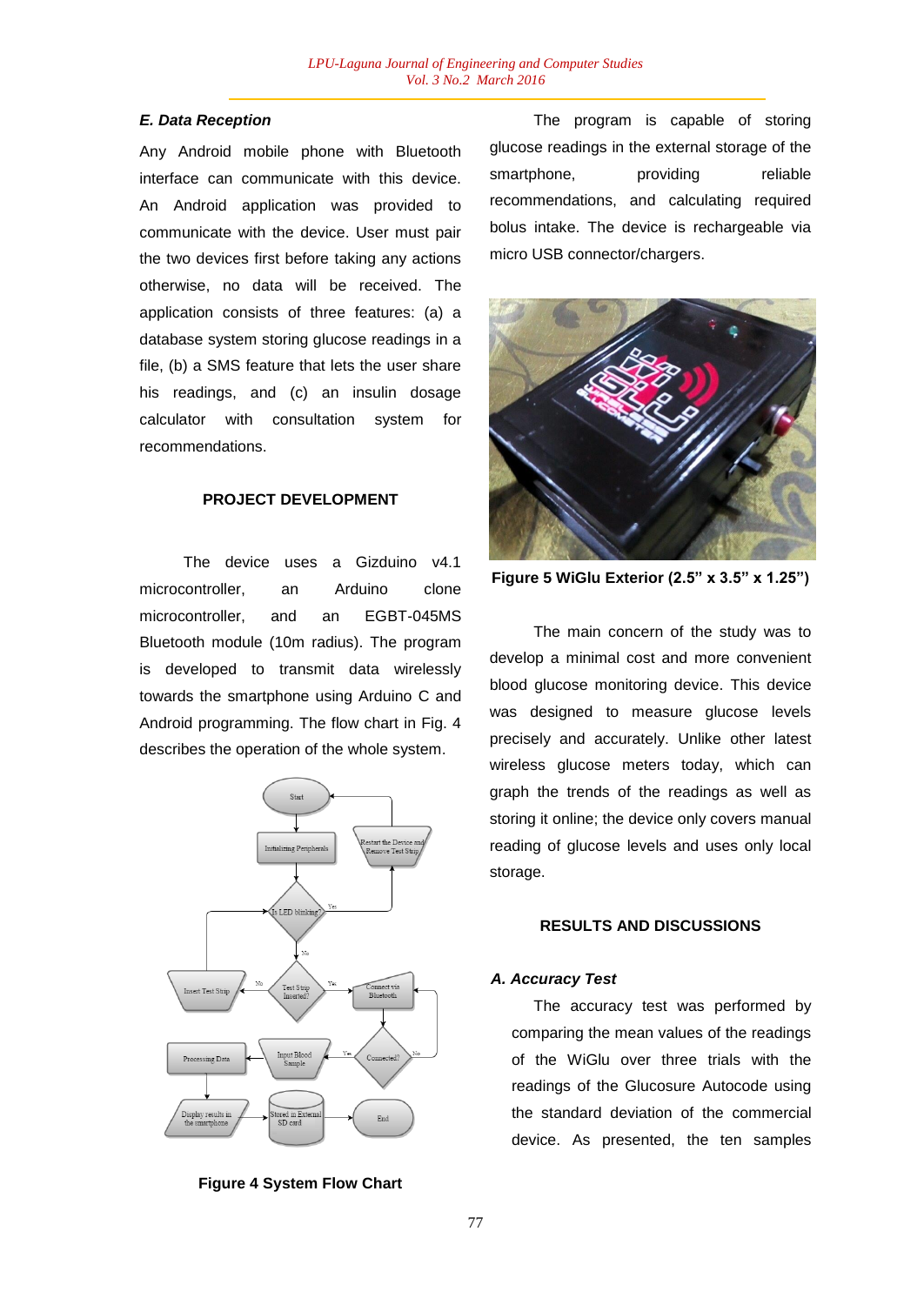corresponding to ten patients resulted to 10 out of 10 accuracy.

| Patient   | WiGlu (mg/dl) | Glucosure (mg/dl) | St. Dev. | Accuracy       |
|-----------|---------------|-------------------|----------|----------------|
|           | 107           | 106               | 2.082    |                |
| 2         | 90            | 92                | 2.517    |                |
| 3         | 105           | 106               | 3.464    |                |
| 4         | 95            | 98                | 5.508    |                |
| 5         | 109           | 111               | 3.055    |                |
| 6         | 117           | 119               | 5.292    |                |
| 7         | 148           | 146               | 5.568    |                |
| 8         | 253           | 265               | 21.127   |                |
| 9         | 444           | 441               | 12.461   |                |
| 10        | 217           | 206               | 18.009   |                |
| Total: 10 |               |                   |          | $10/10 = 100%$ |

## **Table 1 Accuracy Table**

**Figure 6 shows the accuracy of the WiGlu by comparing it to the commercially available glucose meter.**



#### **Figure 6 Accuracy Graph of the device**

#### **B. Precision Test**

Using F-test Two Sample for Variances on Microsoft Excel, the difference between the variances of the two devices is compared.

#### **Table 2 F-test using MS Excel**

| F-Test Two-Sample for Variances |             |             |  |  |  |
|---------------------------------|-------------|-------------|--|--|--|
|                                 | WiGlu       | Glucosure   |  |  |  |
| Mean                            | 5.6771      | 7.9083      |  |  |  |
| Variance                        | 13.00220721 | 46.87632534 |  |  |  |
| Observations                    | 10          | 10          |  |  |  |
| df                              |             | ٩           |  |  |  |
|                                 | 0.277372578 |             |  |  |  |
| P(F<=f) one-tail                | 0.034845094 |             |  |  |  |
| F Critical one-tail             | 0.314574906 |             |  |  |  |

As shown in Table 2, WiGlu has variance of 13.002, which is much less than the 46.876 variance of the commercial device. This denotes that the preciseness of WiGlu is accepted and more improved than that of the commercially available Glucosure Autocode.

#### **CONCLUSION**

The development of a glucose monitoring system which utilizes wireless serial communication between Arduino and Android via Bluetooth technology was successfully implemented. The system was able to measure the glucose levels of blood samples, and provided improved precision of 13.002 compared to 46.876 of the commercially available device and an accuracy of 100%. It is, therefore, proven that its use of wireless smartphone technology did not serve as a contributing factor to affect the device's readings.

The project was successfully done and proven to provide accurate results; however, the researchers suggest the following recommendations to further improve the project: (1) an online website database to lessen the hassle of collecting records and (2) the fabrication of its own test strip and test strip port to reduce cost.